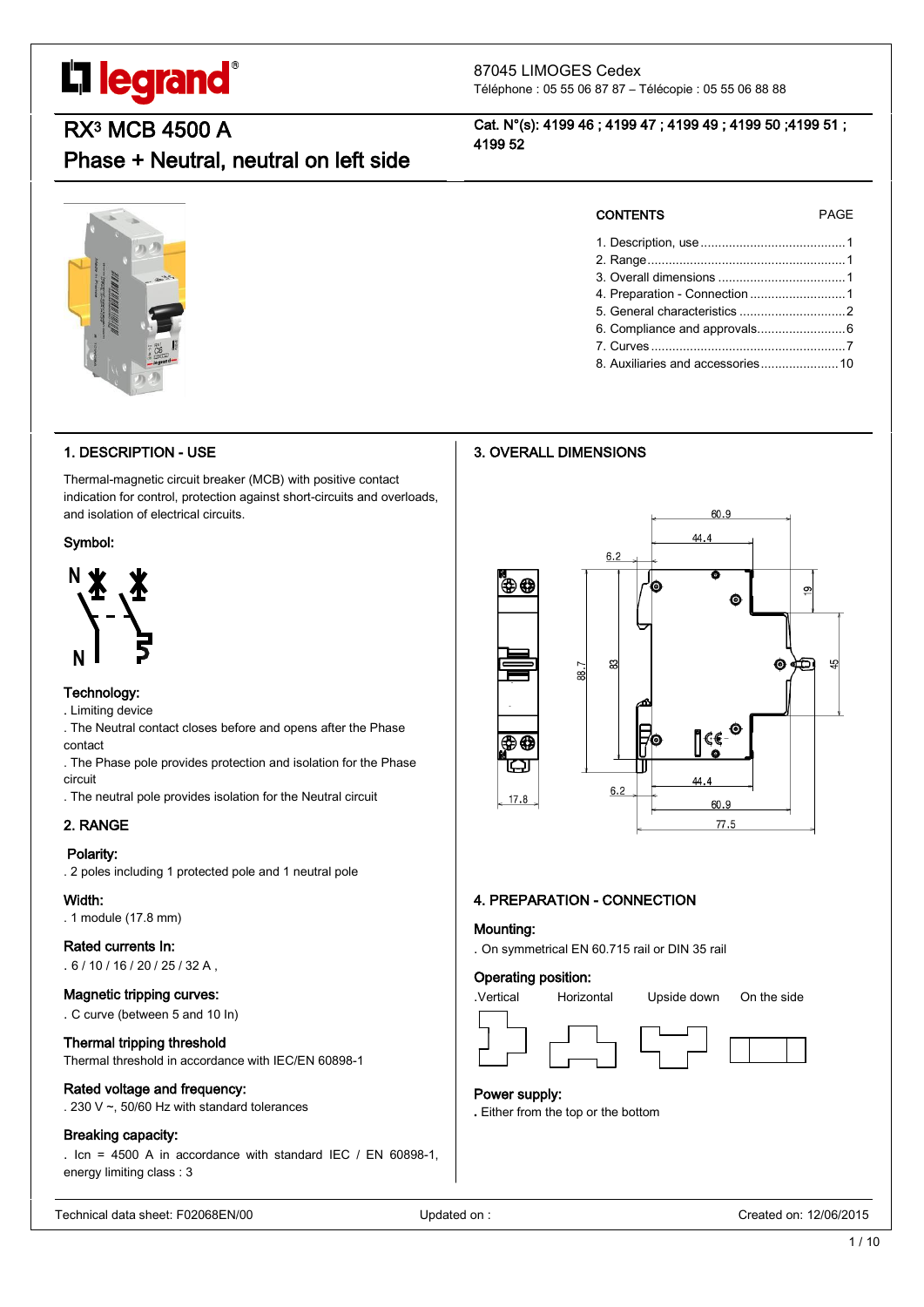Cat. N°(s): 4199 46 ; 4199 47 ; 4199 49 ; 4199 50 ;4199 51 ; 4199 52

#### 4. PREPARATION - CONNECTION (continued)

#### Connection:

- . Terminals protected against direct contact IP20, wired device
- . Cage terminals, with release and captive screws

. Terminals fitted with shutters preventing a cable being placed

under the terminal, with the terminal partly open or closed . Alignment and spacing of the terminals permitting connection with

the other products in the range via prong supply busbars

Terminal depth: 14 mm at the top and 13 mm at the bottom

- . Screw head: mixed, slotted and Pozidriv no. 2
- . Stripping length of wire : 12mm
- . Tightening torques:
	- Recommended: 1.6 to 2 Nm
	- Min.: 1.2 Nm
	- $Max: 2.8 Nm$

#### Conductor type:

. Copper cable or supply busbar

. Cable cross-section

|                | Without ferrule                                                               | With ferrule                          |
|----------------|-------------------------------------------------------------------------------|---------------------------------------|
| Rigid cable    | $1 \times 0.75$ to 16 mm <sup>2</sup><br>$2 \times 0.75$ to 6 mm <sup>2</sup> |                                       |
| Flexible cable | $1 \times 0.75$ to 10 mm <sup>2</sup><br>$2 \times 0.75$ to 4 mm <sup>2</sup> | $1 \times 0.75$ to 10 mm <sup>2</sup> |

. Prong busbar, alone or with a flexible wire (without ferrule) 10 mm² or a connection terminal in the same terminal.

#### Recommended tools:

- . For the terminals, screwdriver with 5.5 mm blade or Pozidriv no. 2 screwdriver
- . For attaching or removing the DIN rail, screwdriver with 5.5 mm blade or Pozidriv no. 2 screwdriver

#### Manual actuation of the MCB:

- . Ergonomic 2-positions handle
- . "O-OFF": Device open
- . "I-ON": Device closed

#### Contact status display:

- . By the handle
- "O-OFF" = contacts open
- "I-ON" = contacts closed

#### Locking:

. Padlocks possible in the open and closed positions with padlock support (Cat. No. 4 063 03) and Ø5 mm padlock (Cat. No. 4 063 13) or Ø6 mm padlock (Cat. No. 0 227 97)

#### Sealing:

. Possible in the open or closed positions

#### 5. GENERAL CHARACTERISTICS

#### Neutral earthing system:

#### . IT, TT, TN



#### Marking on the upper panel:

. By permanent ink pad printing



. The terminals upstream and downstream of the neutral pole are marked with an "N" moulded close to the screw heads.

#### Lateral marking

. By ink jet



Minimum operating voltage:  $U = 12$  V AC

Maximum operating voltage: . U = 250 V / 50/60 Hz

Technical data sheet: F02068EN/00 Updated on : Created on : Created on : Created on : 12/06/2015

**L1 legrand**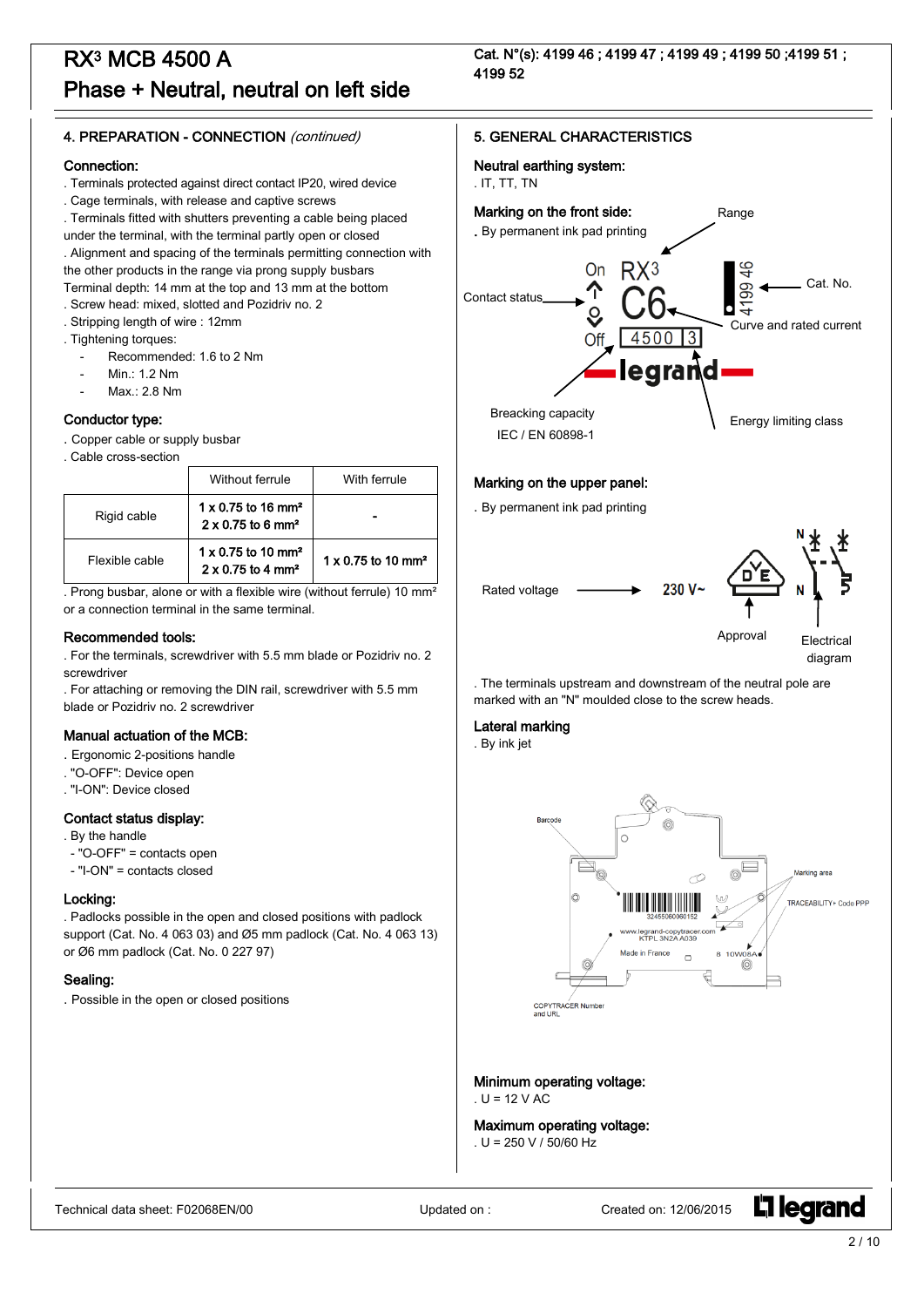#### 5. GENERAL CHARACTERISTICS (continued)

#### Breaking capacity on one single pole (phase pole):

. In accordance with Icn1 IEC / EN 60898-1: 4.5 kA at 230 V ~

#### Breaking capacity:

| Standard         | <b>Breaking</b><br>capacity | Voltage<br>between poles | <b>Breaking</b><br>capacity |
|------------------|-----------------------------|--------------------------|-----------------------------|
| IEC / EN 60898-1 | lcs                         | 230 V                    | 4.5 kA                      |
|                  | Icn                         |                          | 4.5 kA                      |

#### Energy limiting class : 3

#### Isolation distance:

. The distance between the contacts is greater than 5.5 mm with the handle in the open position.

. The MCB is suitable for isolation in accordance with standard IEC / EN 60898-1.

#### Insulation voltage:

. Ui = 250 V in accordance with IEC /EN 60898-1

#### Degree of pollution:

. 2 in accordance with IEC /EN 60898-1

#### Dielectric strength:

. 2,000 V

#### Rated impulse withstand voltage:

. Uimp =  $4$  kV

#### Degree or class of protection:

. Terminals protected against direct contact. Class of protection against solid objects and liquids (wired device): IP20 in accordance with standards IEC60 529 – EN 60529 and NF 20-010

- . Front panel protected against direct contact: IP40
- . Class II in relation to metallic conductive parts
- . Class of protection against mechanical impacts IK04 in

accordance with standard EN 62262.

#### Plastic materials:

. Polyamide , P.B.T. and P.C.

#### Enclosure heat and fire resistance:

. Resistance to glow wire tests at 960°C, in accordance with standard EN/IEC 60898-1

. Classification V2, in accordance with UL94

#### Higher heating potential:

. The heat potential is assessed at: 1.32 MJ

#### Closing and opening force via the handle:

- . 2 N on opening
- . 9 N on closing

#### Mechanical endurance:

- . Compliant with IEC / EN 60898-1 . Resist with 20,000 operations with no load
- 

#### Electrical endurance:

- . Compliant with standard IEC / EN 60898-1
- . Resist with 10,000 operations with load (In x Cos  $($ 0.9)

#### Sinusoidal vibration resistance in accordance with IEC 60068.2.6:

- . Axes:  $x y z$
- . Frequency: 10 to 55 Hz
- . Acceleration:  $3g(1g = 9.81m.s<sup>2</sup>)$

#### Resistance to tremors:

. In accordance with standard IEC / EN 60898-1

#### Ambient temperatures:

- . Operation: from 25℃ to + 70℃
- . Storage: from 40℃ to + 70℃

#### Packaged volume:

| Packaging     | Volume $(dm^3)$ |
|---------------|-----------------|
| <b>Per 10</b> | 1.62            |

Average unit weight per catalogue number:

. 0.11 kg

**L'1 legrand**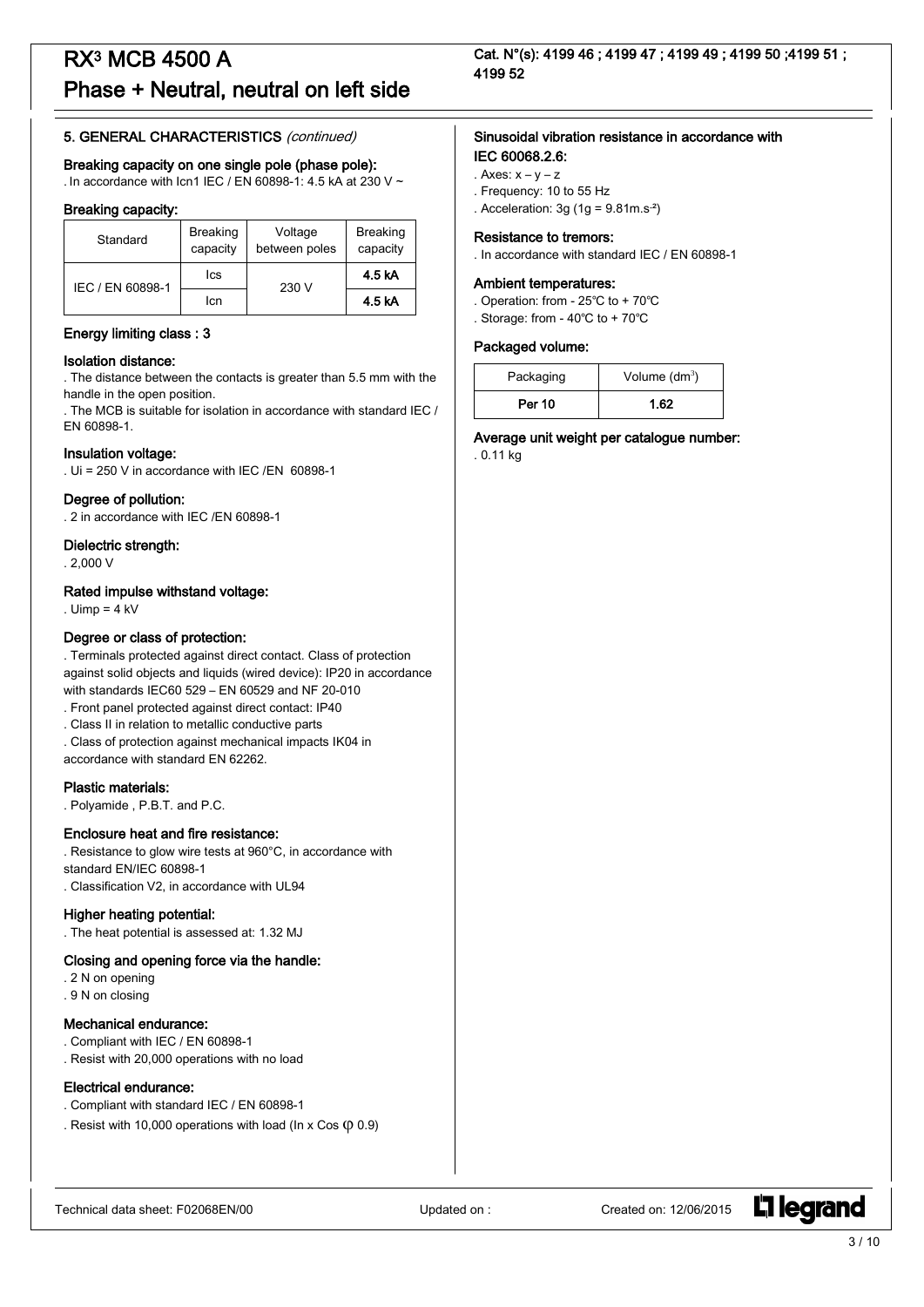#### 5. GENERAL CHARACTERISTICS (continued)

#### Derating of MCBs function of the number of devices placed side by side:

When several MCBs are installed side by side and operate simultaneously, the heat dissipation of one pole is limited. This results in an increased operating temperature for the circuit breakers which may cause false tripping. Applying the following coefficients to the operating currents is recommended.

| Number of MCBs side by side | Coefficient |
|-----------------------------|-------------|
| $2 - 3$                     | 0.9         |
| $4 - 5$                     | 0.8         |
| $6 - 9$                     | 0.7         |
| $\geq$ 10                   | 0.6         |

These values are given in the IEC 61439-1 recommendation

In order to avoid having to use these coefficients there must be good ventilation and the devices must be kept apart using the spacing elements Cat. No. 4 063 07 (0.5 module).

#### Derating of MCBs in the event of use with fluorescent tubes:

Electronic or ferromagnetic ballasts provide a high inrush current for a very short time. These currents are liable to cause tripping of the circuit breakers.

The maximum number of ballasts per MCB stated by the lamp and ballast manufacturers in their catalogues should be taken into account during installation.

#### Impact of height:

|                              | ≤2,000 m | $3,000 \; m$ | 4,000 m | 5,000 m |
|------------------------------|----------|--------------|---------|---------|
| Dielectric strength          | 2,000V   | 1,750 V      | 1,500 V | 1,250 V |
| Maximum<br>operating voltage | 230 V    | 230 V        | 230 V   | 230 V   |
| Derating at 30°C             | none     | none         | none    | none    |

#### Power dissipated in W for the phase pole in In:

. MCBs in In/Un

| Rated current          | 6 A | 10 A | 16 A | 20 A | 25 A | 32 A |
|------------------------|-----|------|------|------|------|------|
| Power (W) Phase pole   | 2.5 | 1.6  | 3.3  |      | 4.2  | 3.3  |
| Power (W) Neutral pole | 0.1 | 0.3  | 1.1  | ۱.2  | 1.1  | 1.6  |

L<sub>i</sub>legrand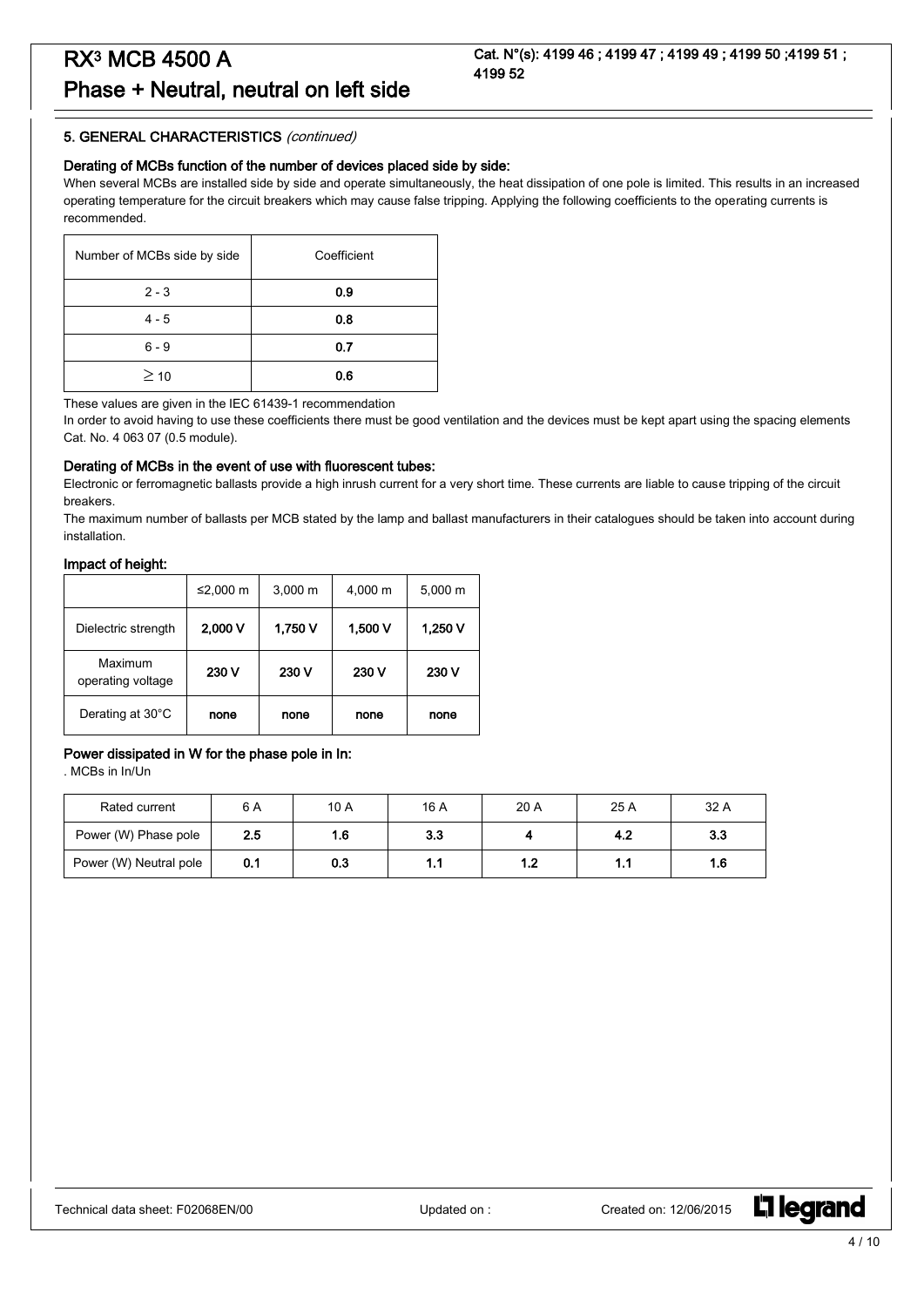#### 5. GENERAL CHARACTERISTICS (continued)

#### Derating of MCBs depending on the ambient temperature:

. The nominal characteristics of a circuit breaker are modified depending on the ambient temperature which prevails in the cabinet or enclosure where the MCBs is located.

. Reference temperature: 30°C in accordance with standard EN/IEC 60898-1.

| In $(A)$ | $-25^{\circ}$ C | $-10^{\circ}$ C | $0^{\circ}$ C | $10^{\circ}$ C | $20^{\circ}$ C | $30^{\circ}$ C | $40^{\circ}$ C | $50^{\circ}$ C | $60^{\circ}$ C | $70^{\circ}$ C |
|----------|-----------------|-----------------|---------------|----------------|----------------|----------------|----------------|----------------|----------------|----------------|
| 6        | 7.5             | 7.2             | 6.9           | 6.6            | 6.3            | 6              | 5.7            | 5.4            | 5.1            | 4.8            |
| 10       | 12.5            | 12              | 11.5          | 11             | 10.5           | 10             | 9.5            | 9              | 8.5            | 8              |
| 16       | 20              | 19.2            | 18.4          | 17.6           | 16.8           | 16             | 15.2           | 14.4           | 13.6           | 12.8           |
| 20       | 25              | 24              | 23            | 22             | 21             | 20             | 19             | 18             | 17             | 16             |
| 25       | 31.25           | 30              | 28.7          | 27.5           | 26.2           | 25             | 23.7           | 22.5           | 21.2           | 20             |
| 32       | 40              | 38.4            | 36.8          | 35.2           | 33.6           | 32             | 30.4           | 28.8           | 27.2           | 25.6           |

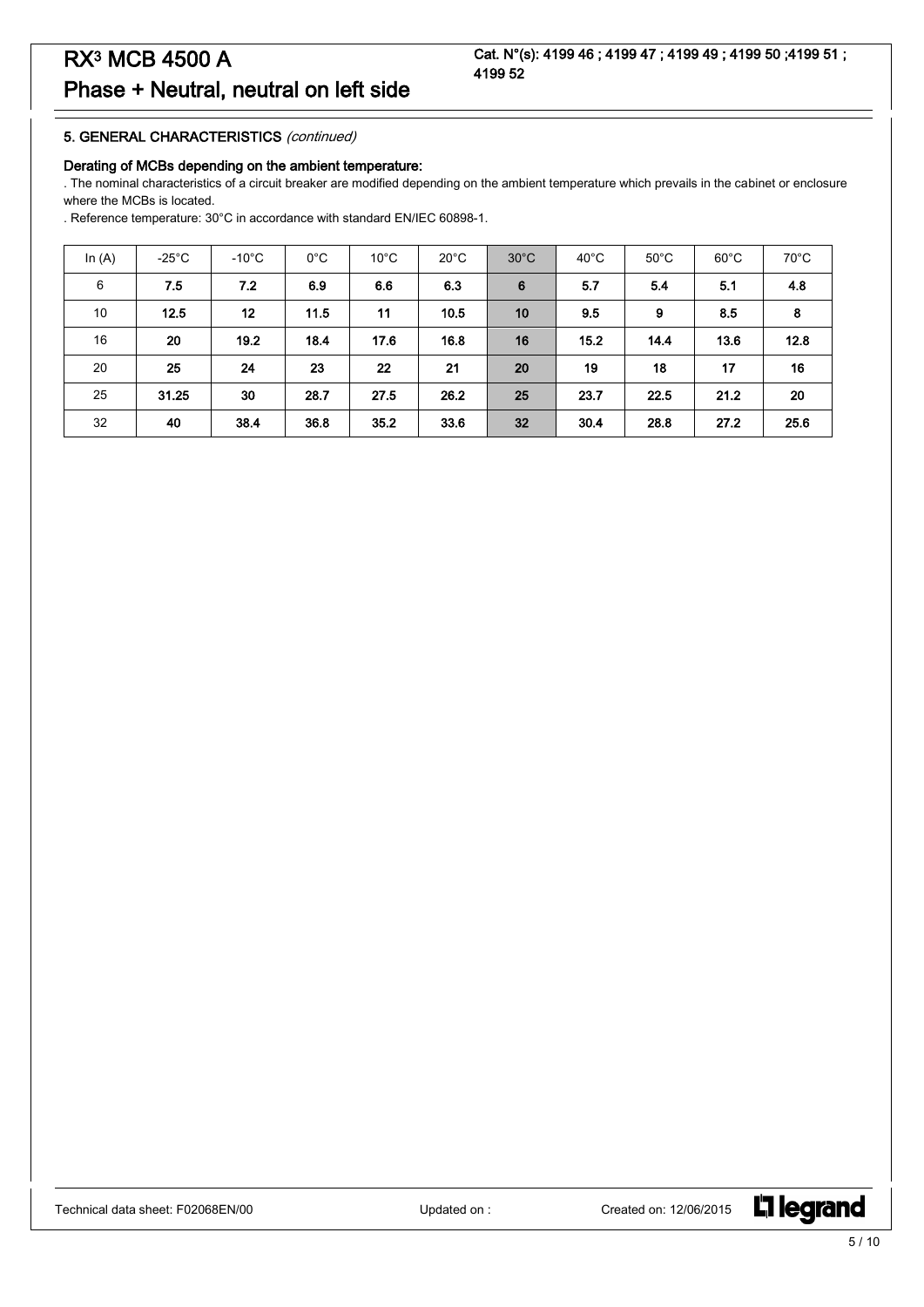#### 6. COMPLIANCE AND APPROVALS

#### In accordance with standards:

. EN/IEC 60898-1

#### Usage in special conditions:

. Category C compliant (testing temperature range from -25°C to +70°C, resistant to salt spray) in accordance with the classification defined in Appendix Q of standard IEC/EN 60947-1

#### Respect for the environment – Compliance with European Union Directives:

. Compliance with Directive 2002/95/EC of 27/01/03 known as "RoHS" which provides for a restriction on the use of dangerous substances such as lead, mercury, cadmium, hexavalent chromium and polybrominated biphenyl (PBB) and polybrominated diphenyl ether (PBDE) brominated flame retardants from 1st July 2006

. Compliance with the Directive 91/338/EEC of 18/06/91 and decree 94-647 of 27/07/04

#### Plastic materials:

. Halogen free plastic materials.

. Labelling of parts compliant with ISO 11469 and ISO 1043.

#### Packaging:

. Design and manufacture of packaging compliant with decree 98-638 of 20/07/98 and Directive 94/62/EC

#### Approvals obtained:

. Germany : VDE

#### Precious material

. Silver

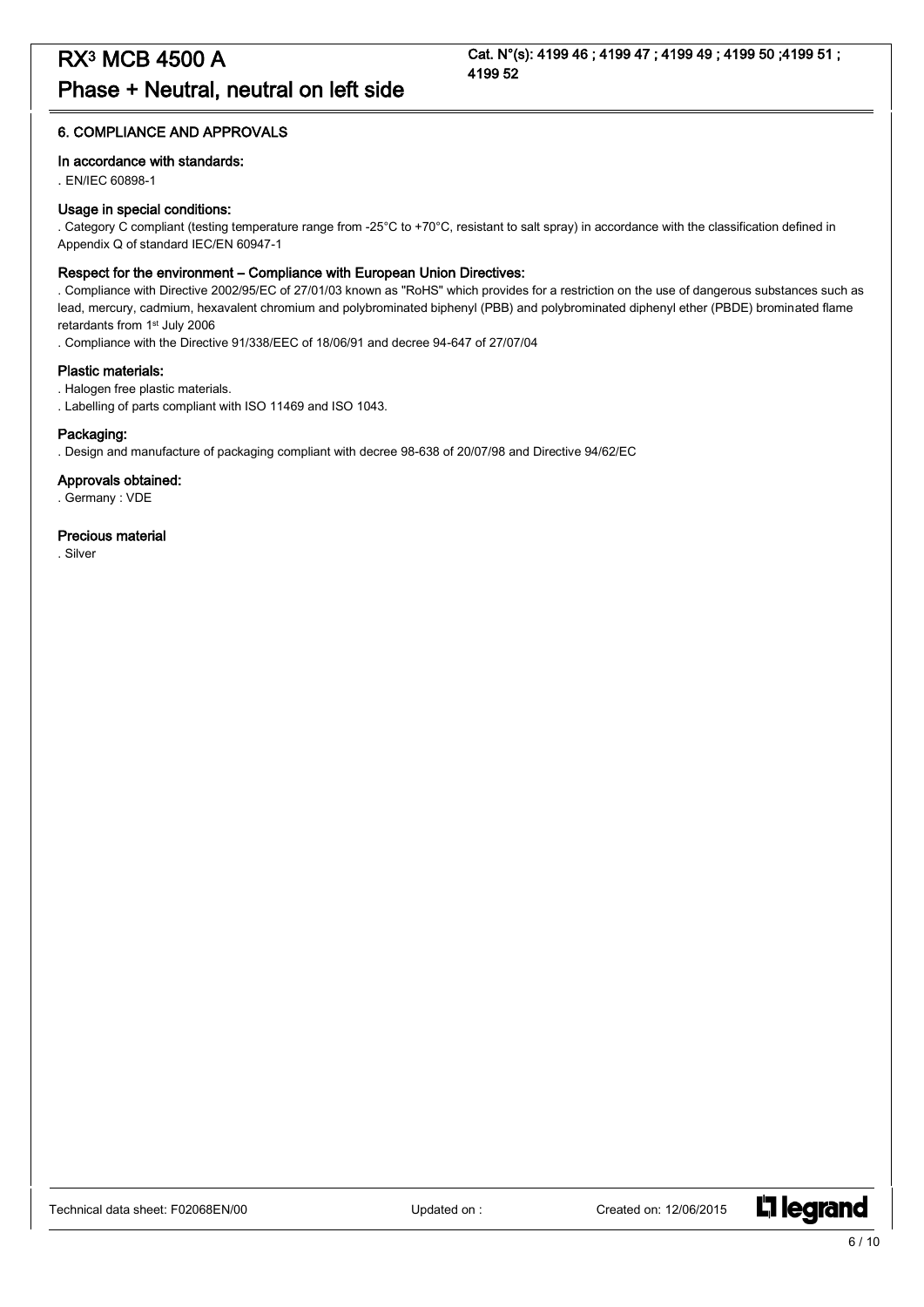Cat. N°(s): 4199 46 ; 4199 47 ; 4199 49 ; 4199 50 ;4199 51 ; 4199 52

#### 7. CURVES

Thermal-magnetic tripping curve range typical of C curve MCBs:

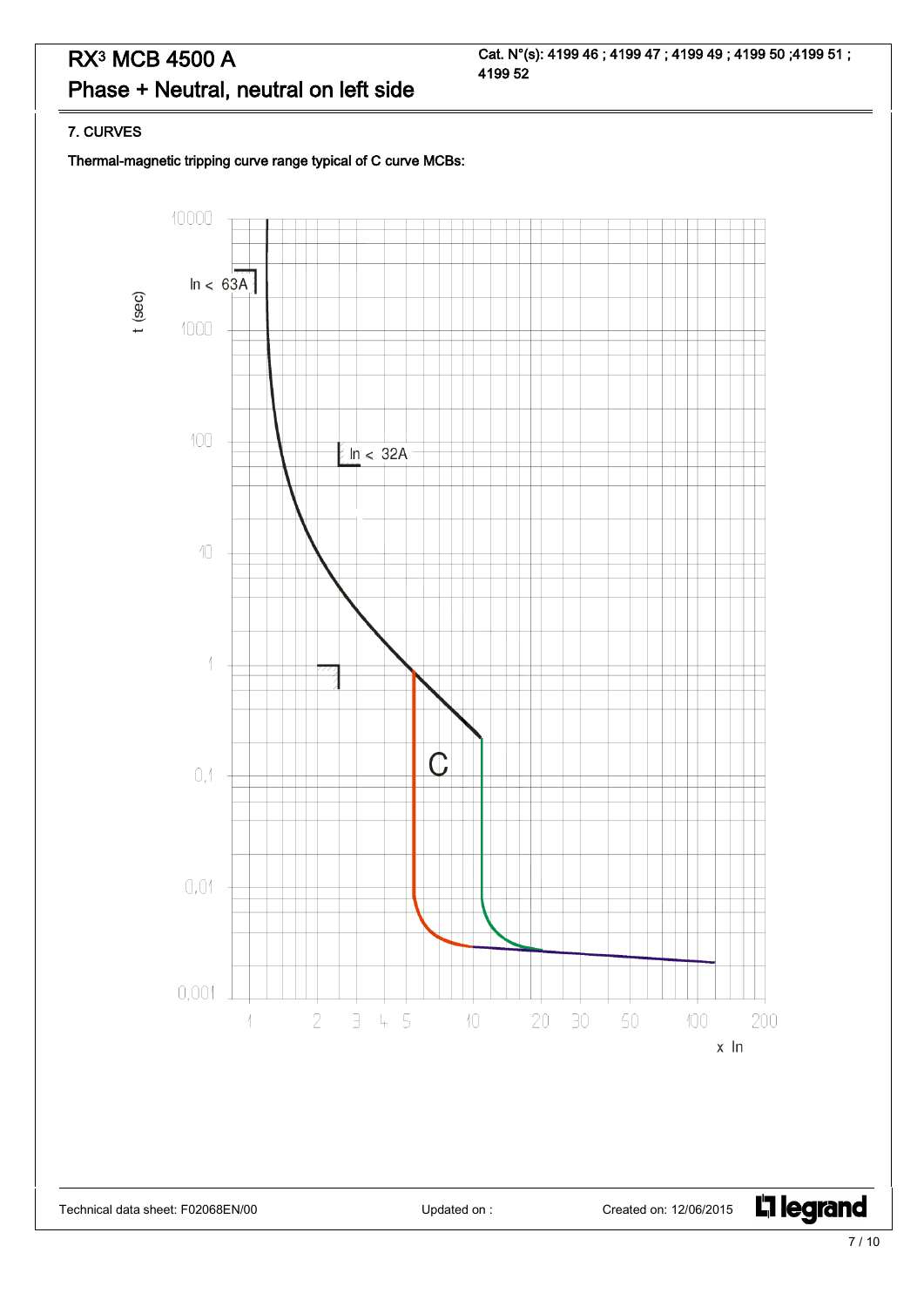Cat. N°(s): 4199 46 ; 4199 47 ; 4199 49 ; 4199 50 ;4199 51 ; 4199 52

7. CURVES (continued)

Average thermal-magnetic tripping curves range typical of C curve MCBs:

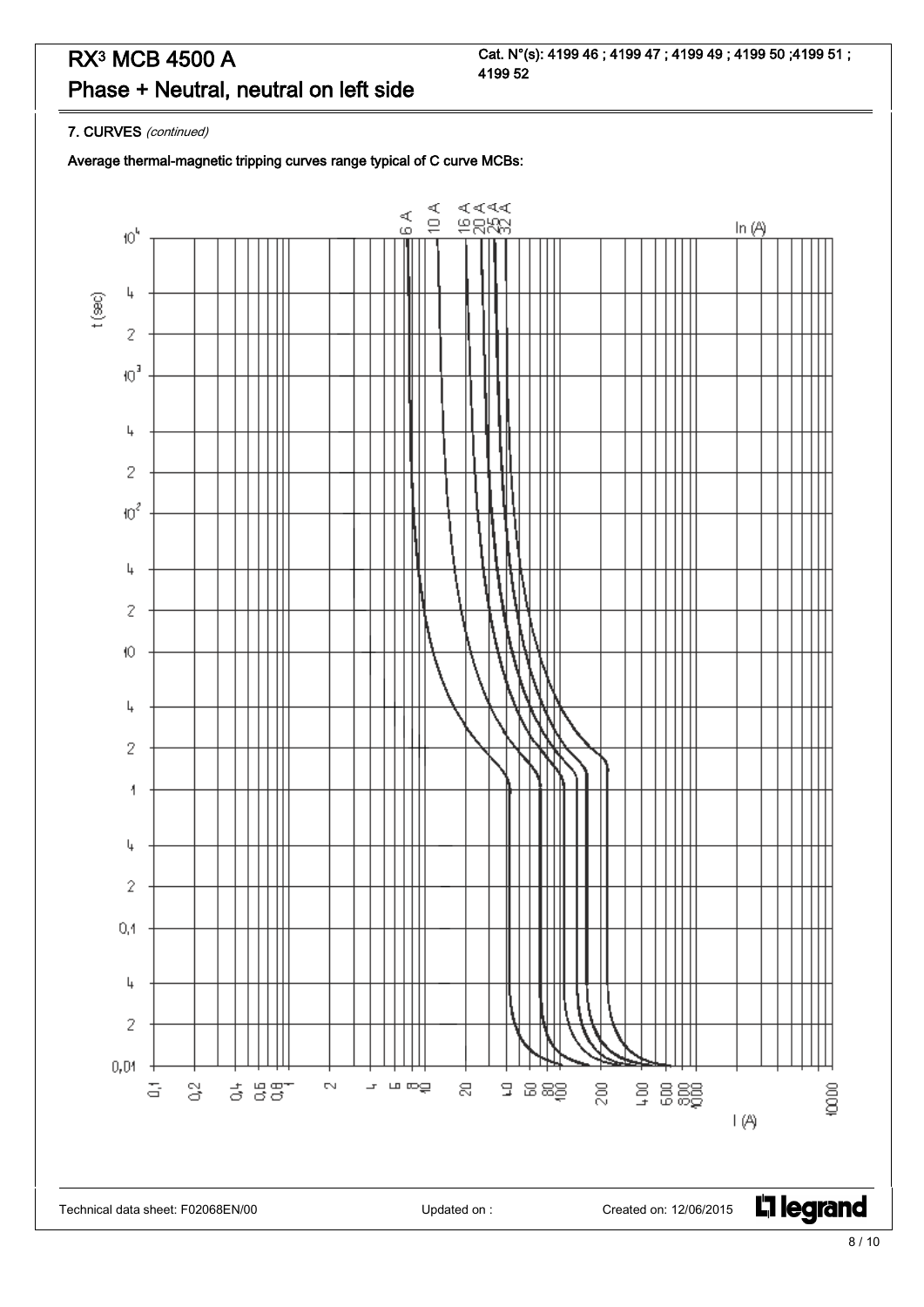7. CURVES (continued)

#### Thermal stress limiting curves :

. C curve MCBs



Icc = prospective short-circuit symmetrical current (rms value in A)

Limited thermal stress (in A²s)

L<sub>1</sub> legrand

9 / 10

Cat. N°(s): 4199 46 ; 4199 47 ; 4199 49 ; 4199 50 ;4199 51 ; 4199 52